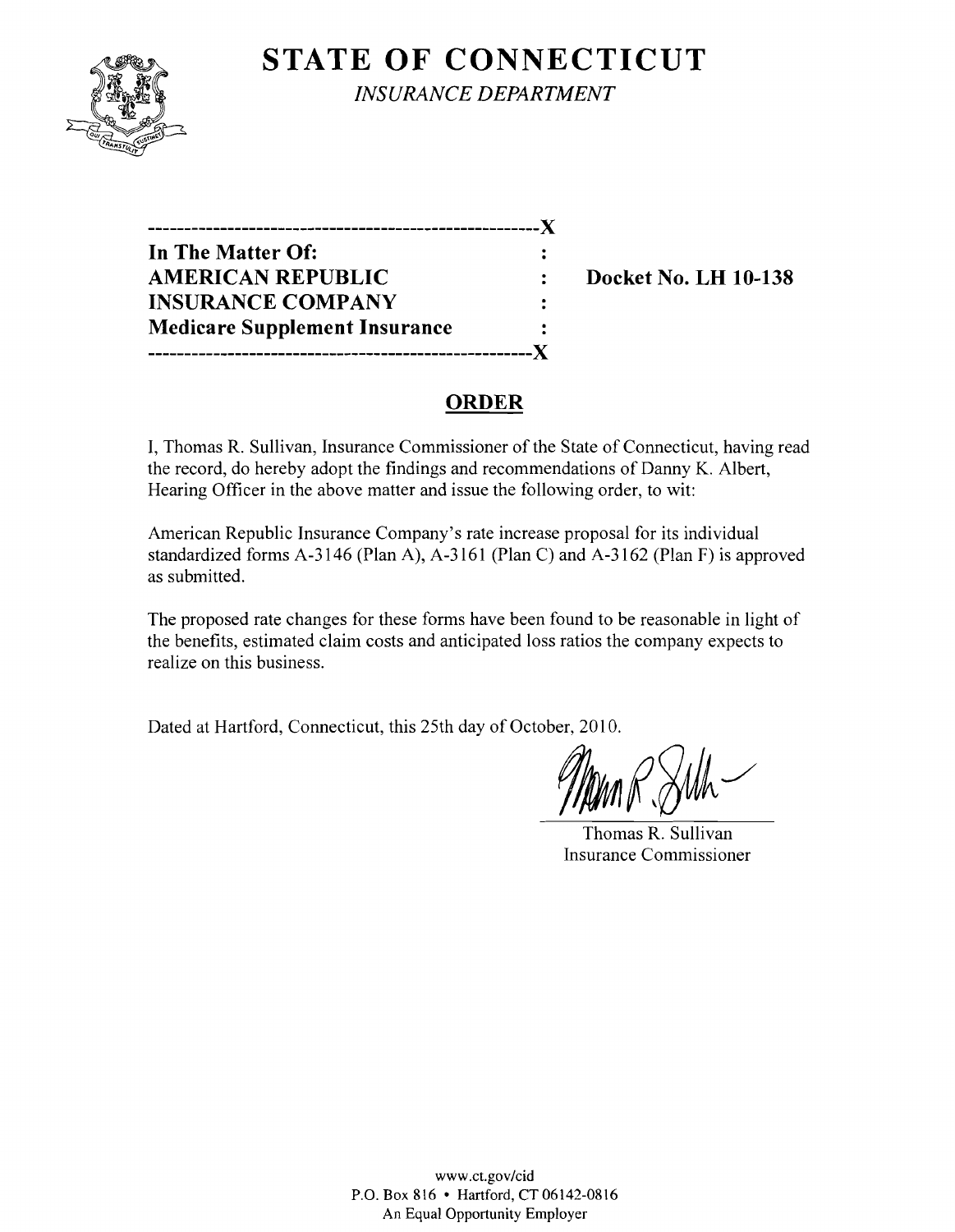# **STATE OF CONNECTICUT**



*INSURANCE DEPARTMENT* 

| ---------------                      |  |
|--------------------------------------|--|
| In The Matter Of:                    |  |
| <b>AMERICAN REPUBLIC</b>             |  |
| <b>INSURANCE COMPANY</b>             |  |
| <b>Medicare Supplement Insurance</b> |  |
| ------------                         |  |

**Docket No. LH 10-138** 

### **PROPOSED FINAL DECISION**

## **1. INTRODUCTION**

The Insurance Commissioner of the State of Connecticut is empowered to review rates charged for individual and group Medicare supplement policies sold to any resident of this State who is eligible for Medicare. The source for this regulatory authority is contained in Chapter 700c and Section 38a-495a of the Connecticut General Statutes.

After due notice a hearing was held at the Insurance Department in Hartford on October 7,2010 to consider whether or not the rate increase requested by American Republic Insurance Company on its individual standardized Medicare supplement business should be approved.

No individuals from the general public attended the hearing.

No representatives from American Republic attended the hearing.

The hearing was conducted in accordance with the requirements of Section 38a-474, Connecticut General Statutes, the Uniform Administrative Procedures Act, Chapter 54 of the Connecticut General Statutes, and the Insurance Department Rules of Practice, Section 38a-8-1 et seq. of the Regulations of Connecticut State Agencies.

A Medicare supplement (or Medigap) policy is a private health insurance policy sold on an individual or group basis which provides benefits that are additional to the benefits provided by Medicare. For many years Medicare supplement policies have been highly regulated under both state and federal law to protect the interests of persons eligible for Medicare who depend on these policies to provide additional coverage for the costs of health care.

Effective December 1,2005, Connecticut amended its program of standardized Medicare supplement policies in accordance with Section 38a-495a of the Connecticut General Statutes, and Sections 38a-495a-1 through 38a-495a-21 of the Regulations of Connecticut Agencies. This program, which conforms to federal requirements, provides that all insurers offering Medicare supplement policies for sale in the state must offer the basic "core" package of benefits known as Plan A. Insurers may also offer anyone or more of eleven other plans (Plans B through L).

> *www.ct.gov/cid*  P.O. Box 816 • Hartford.CT06142-0816 An Equal Opportunity Employer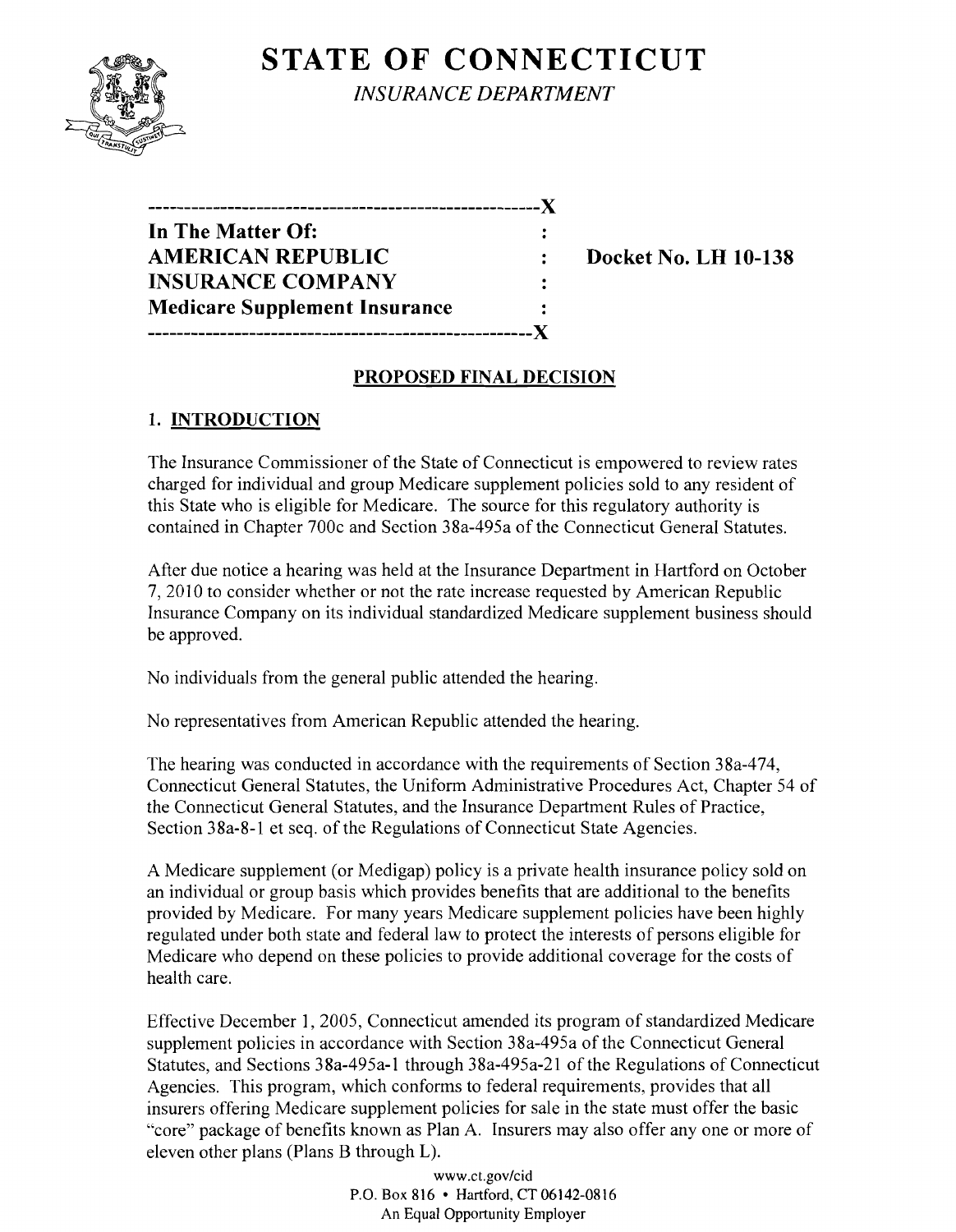Effective January 1,2006, in accordance with Section 38a-495c of the Connecticut General Statutes (as amended by Public Act 05-20) premiums for all Medicare supplement policies in the state must use community rating. Rates for Plans A through L must be computed without regard to age, gender, previous claims history or the medical condition of any person covered by a Medicare supplement policy or certificate.

The statute provides that coverage under Plan A through L may not be denied on the basis of age, gender, previous claims history or the medical condition of any covered person. Insurers may exclude benefits for losses incurred within six months from the effective date of coverage based on a pre-existing condition.

Effective October 1, 1998, carriers that offer Plan B or Plan C must make these plans as well as Plan A, available to all persons eligible for Medicare by reason of disability.

Insurers must also make the necessary arrangements to receive notice of all claims paid by Medicare for their insureds so that supplemental benefits can be computed and paid without requiring insureds to file claim forms for such benefits. This process of direct notice and automatic claims payment is commonly referred to as "piggybacking" or "crossover".

Sections 38a-495 and 38a-522 of the Connecticut General Statutes, and Section 38a-495a-l0 of the Regulations of Connecticut Agencies, state that individual and group Medicare supplement policies must have anticipated loss ratios of 65% and 75%, respectively. Under Sections 38a-495-7 and 38a-495a-l 0 of the Regulations of Connecticut Agencies, filings for rate increases must demonstrate that actual and expected losses in relation to premiums meet these standards, and anticipated loss ratios for the entire future period for which the requested premiums are calculated to provide coverage must be expected to equal or exceed the appropriate loss ratio standard.

Section 38a-473 of the Connecticut General Statutes provides that no insurer may incorporate in its rates for Medicare supplement policies factors for expenses that exceed 150% of the average expense ratio for that insurer's entire written premium for all lines of health insurance for the previous calendar year.

#### II. **FINDING OF FACT**

After reviewing the exhibits entered into the record of this proceeding, and utilizing the experience, technical competence and specialized knowledge of the Insurance Department, the undersigned makes the following findings of fact:

1. American Republic Insurance Company has requested the following rate increases' for its individual and standardized Medicare supplement plans:

|              | Proposed    |
|--------------|-------------|
| Form #       | Rate Change |
| $A-3146(A)$  | 6.8%        |
| $A-3161$ (C) | 5.8%        |
| $A-3162$ (F) | 5.6%        |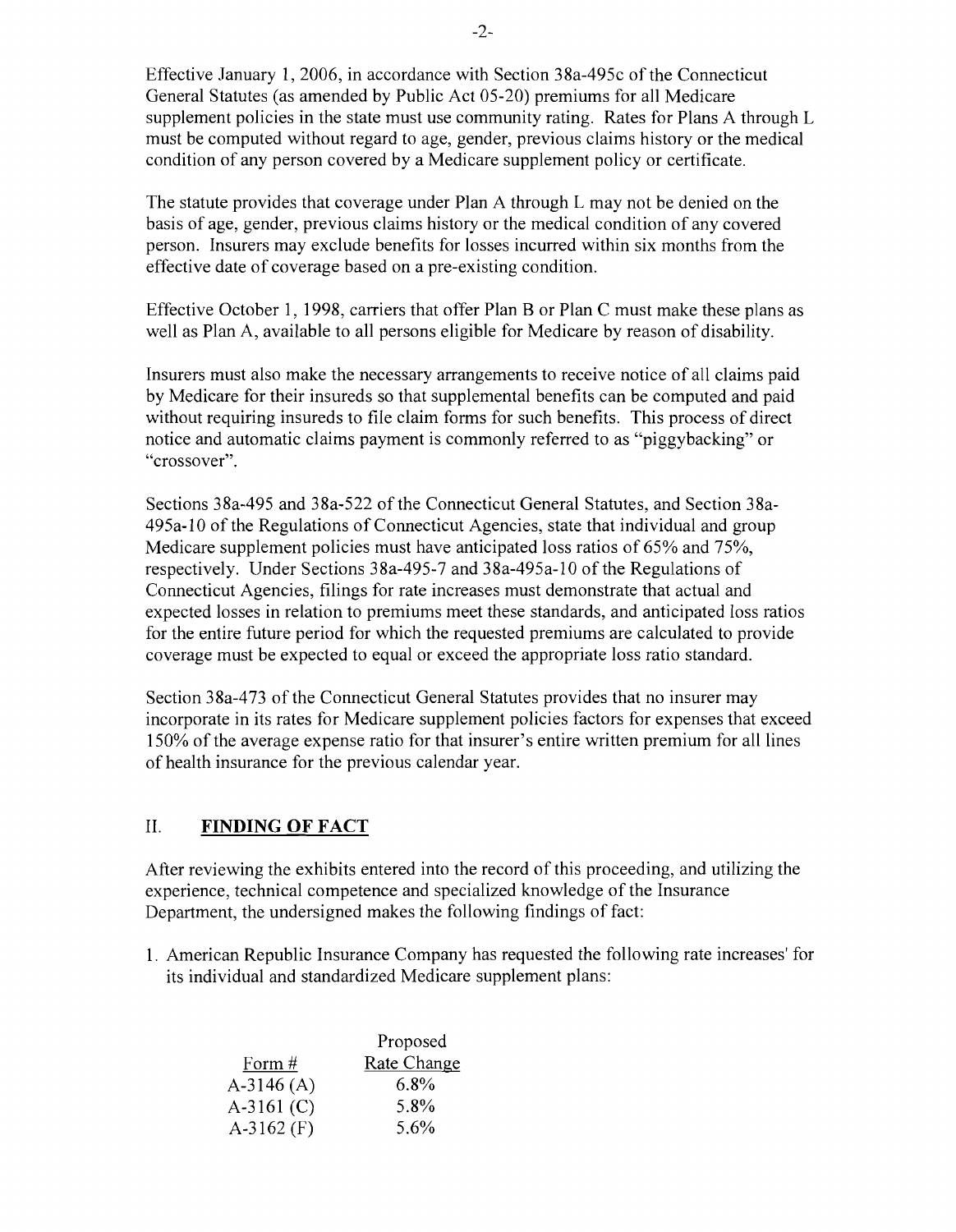2. The number of Connecticut in-force policies as of 6/30/2010:

| Form $#$     | In-force $(CT)$ |
|--------------|-----------------|
| $A-3146(A)$  | 2               |
| $A-3161$ (C) | 16              |
| $A-3162$ (F) | 84              |

- 3. American Republic certified that their expense factors are in compliance with section 38a-473, C.G.S..
- 4. Effective 12/1/99, American Republic discontinued selling Medicare supplement products in Connecticut.
- 5. The company certified that it was in compliance with subsection (e) of section 38a-495c, C.G.S., relative to the automatic claims processing requirement (crossover/piggybacking).
- 6. The lifetime loss ratio for each form is expected to satisfy the Connecticut regulatory loss ratio requirement of 65%.
- 7. Below are incurred loss ratios for each form from inception through  $7/31/2010$ :

|                | CT         | Nationwide |
|----------------|------------|------------|
| Form $#$       | Loss Ratio | Loss Ratio |
| $A-3146(A)$    | 85.3%      | 70.8%      |
| A-3161 $\circ$ | 65.3%      | 69.9%      |
| $A-3162$ (F)   | 71.5%      | 68.7%      |

8. Below are incurred loss ratios from  $1/1/2010$  through  $7/31/2010$ :

|                | CT.        | Nationwide |
|----------------|------------|------------|
| Form $#$       | Loss Ratio | Loss Ratio |
| $A-3146(A)$    | 14.3%      | 72.6%      |
| A-3161 $\circ$ | 67.8%      | 64.4%      |
| $A-3162$ (F)   | 55.6%      | 68.9%      |

- 9. American Republic Insurance Company's 2010 Medicare supplement rate filing proposal is in compliance with the requirements of regulation 38a-474 as it applies to the contents of the rate submission as well as the actuarial memorandum.
- 10. The projected 2011 nationwide loss ratios with and without the proposed rate changes for each of the plans are as follows:

| <b>Without Rate</b> | With Rate |
|---------------------|-----------|
| Change              | Change    |
| 76.3%               | 74.2%     |
| 67.4%               | 66.0%     |
| 72.6%               | 71.2%     |
|                     |           |